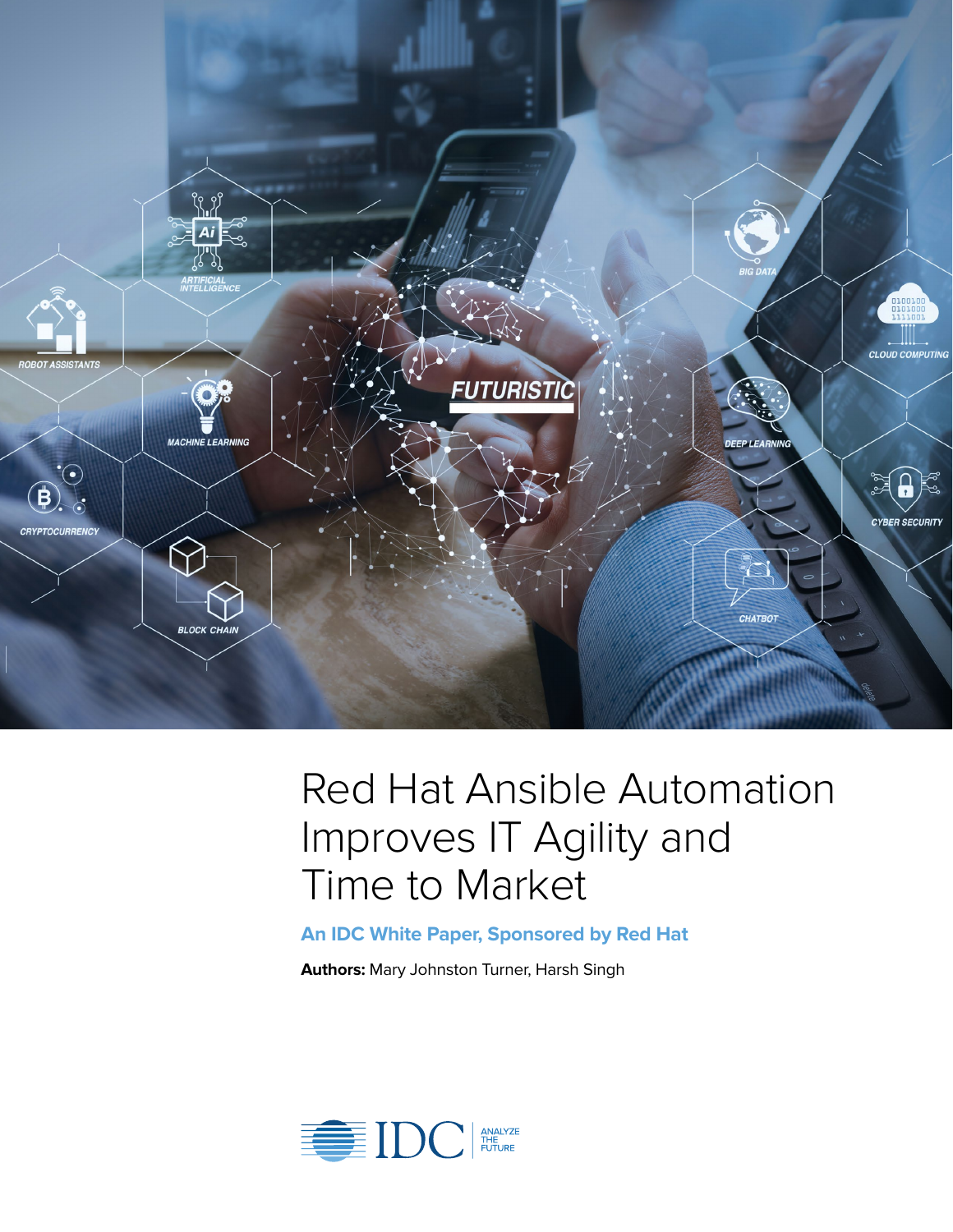

#### **Sponsored by: Red Hat**

**Authors:** Mary Johnston Turner Harsh Singh

June 2019

### **Business Value Highlights**

**498%** five-year ROI

**5 months**  to payback

### **\$1.13 million**

in additional new revenue gained per year

### **68%**

more productive IT infrastructure management teams

**68%**  faster deployment of new storage resources

**41%**  more efficient application environment management teams

**135%**  more applications developed per year

**25%**  more efficient IT security teams

**53%**  reduction in unplanned downtime

# Red Hat Ansible Automation Improves IT Agility and Time to Market

### **EXECUTIVE SUMMARY**

IDC conducted research that explored the value and benefits of organizations using Red Hat Ansible Automation to standardize and automate IT operations and configuration activities across their environments. IDC interviewed multiple decision makers about their experiences using Red Hat Ansible Automation. This research found that these organizations were realizing significant productivity, agility and operational benefits by using Ansible Automation's programmatic software driven approach to IT automation. Ansible Automation users report increased IT and DevOps agility, improved standardization and compliance, and better control over cost of infrastructure and cloud resources.

All Ansible Automation customers interviewed rely on a Red Hat subscription to provide support, testing and training services. Based on IDC's calculations, these Red Hat Ansible Automation users realized discounted benefits worth \$1.17 million per organization per year. Major types of business value realized include:

- **»** Increased IT operational productivity across a variety of infrastructure teams due to the standardization and automation of many configuration tasks and IT operations processes
- **»** Faster deployment of new computer, networking, and storage infrastructure resources
- **»** More efficient and secure application lifecycle management
- **»** Increased scale and speed of application development and deployment using fully automated CI/CD tool chains to accelerate time to market
- **»** Improved application performance and availability due to reductions in unplanned downtime

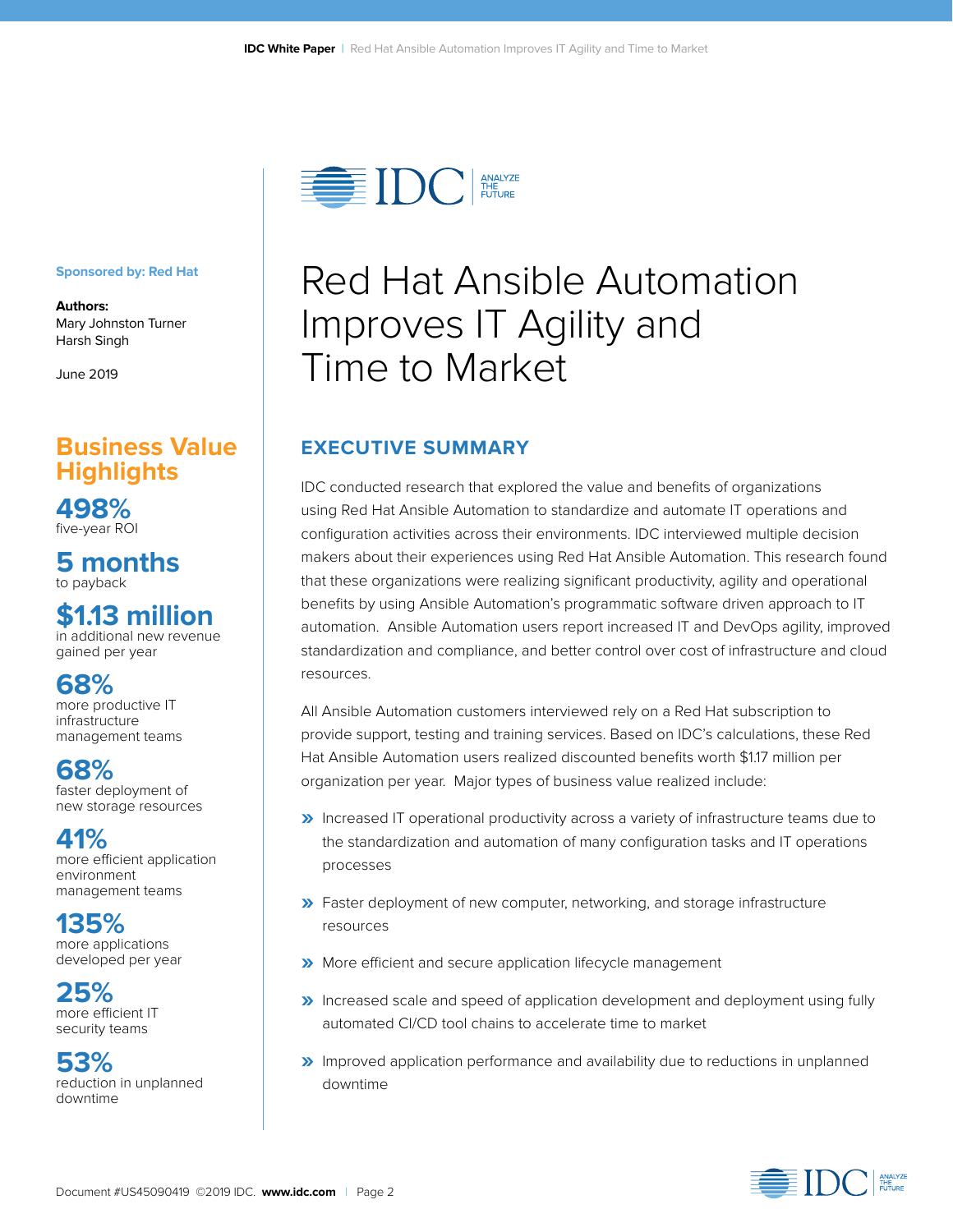#### **Situation Overview**

Increasing enterprise adoption of multicloud, hybrid IT architectures, DevOps continuous integration and deployment lifecycles, and container and Kubernetes platforms for production applications are dramatically increasing the operational complexity of many IT infrastructure environments. As applications are deployed using microservices, and workloads become more and more distributed, the end-to-end application experience becomes highly dependent on the alignment and resiliency of many interconnected compute, network, database, storage, source control and related resources.

IT operations teams are tasked with maintaining application performance, security and reliability while simultaneously optimizing costs and ensuring compliance with corporate policies. Traditional manual and script-based approaches to IT infrastructure configuration, security and application deployment are unable to keep up with the demands of today's complex environments. Automation is no longer optional. Rather, automation is required to ensure that IT can keep up with the needs of the business.

The question for IT teams today is how to best select and implement automation solutions that will scale and be able to adapt over time to the introduction of new and varied technologies and operational models. Programmatic, software driven approaches to automation allow IT teams to create standardized automation programs that can be managed using source control, shared across the organization, and integrated using API driven architectures. For organizations moving toward containers and Kubernetes, it is critical that they adopt code-based approaches to configuration management in order to be able to integrate infrastructure operations into CI/CD workflows.

To be effective in today's agile environments, enterprises are turning to these types of programmatic, infrastructure-as-code approaches to configuration, provisioning, security and application release automation.

Many organizations begin their journey toward programmatic software driven automation using open source solutions. Open source communities such as Ansible are providing a rich supply of reusable automation building blocks, called playbooks and roles in the Ansible Galaxy community. These freely available playbooks and roles can be customized and integrated to create templates and workflows that can be managed under centralized source control and reused as needed across the organization.

The open source communities offer enterprises access to rapid innovation but do not provide enterprise class support, testing, hardening or validation. Open source solutions typically lack many important enterprise scale capabilities like API access,

To be effective in today's agile environments, enterprises are turning to these types of programmatic, infrastructure-ascode approaches to configuration, provisioning, security and application release automation.

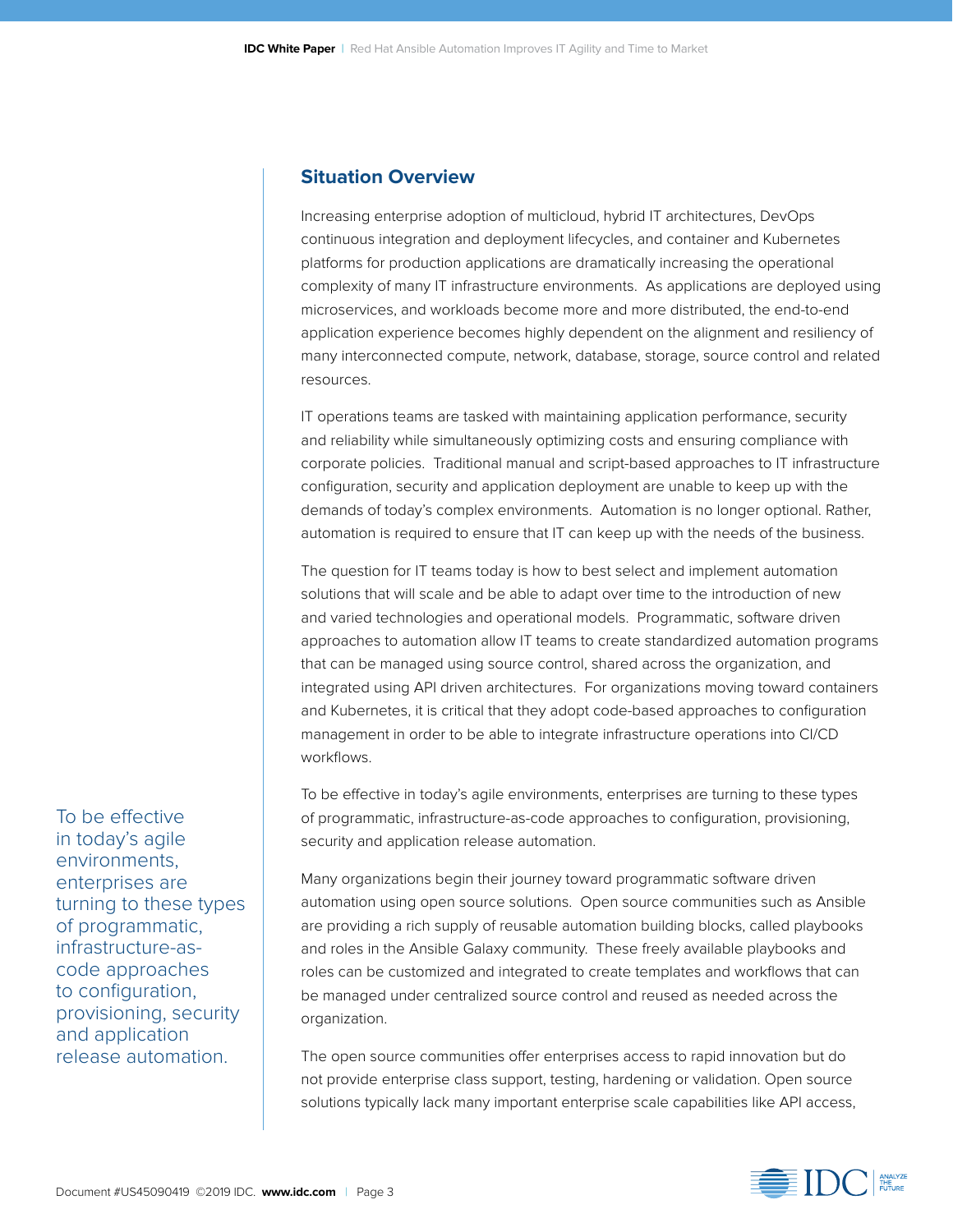graphical user interfaces, and security testing and certification. As a result, many Ansible users, including the Red Hat customers profiled in this paper, rely on Red Hat subscriptions to provide hardened, supported Ansible Automation software including Ansible Tower, Ansible Engine and Ansible modules for many use cases including public clouds, virtual machines, network, security and more.

## Red Hat Ansible Automation

Red Hat Ansible Automation encompasses several products which are typically purchased and used together to provide a comprehensive, supported automation experience. Red Hat Ansible Engine provides a core command line execution environment for Ansible modules, playbooks and roles. Red Hat Ansible Engine ships with a library of tested and supported Ansible modules for a range of use cases including network, compute and cloud. Red Hat Ansible Tower is the centerpiece of the Red Hat Ansible Automation family. Red Hat Ansible Tower provides enterprise scale operations, analytics and security as well as integrations to source control and third-party systems such as ServiceNow. It can be deployed on both VM and container-based infrastructure and can integrate with on-premises and public cloud infrastructure resources. Red Hat Ansible Tower is based on technology available in the AWX open source community. Specifically, Red Hat Ansible Tower supports large-scale and cross-domain environments by providing:

- **»** An open REST API that enables integration with source control systems to maintain Ansible modules, tasks, playbooks and roles and to enable developers and third-party platforms, including container application platforms such as OpenShift, to integrate with Ansible workflows using API calls
- **»** A visual dashboard for creating and managing complex, multi-playbook automation templates, tracking automation status, generating compliance and usage reports and connecting multiple Tower clusters for large scale environments
- **»** Integrations with the Galaxy and Ansible.com open source community sites to easily assess, evaluate and share modules, tasks, playbooks and roles
- **»** Log monitoring and integrations with third-party log analytics tools
- **»** Centralized and auditable system credential management, security and access control
- **»** Inventory synchronization with a broad range of asset tracking and CMDB source to ensure that automated actions are aligned with the most current system state and configuration data
- **»** Management of access control and user credentials

Red Hat Ansible Engine ships with a library of tested and supported Ansible modules for a range of use cases including network, compute and cloud. Red Hat Ansible Tower is the centerpiece of the Red Hat Ansible Automation family.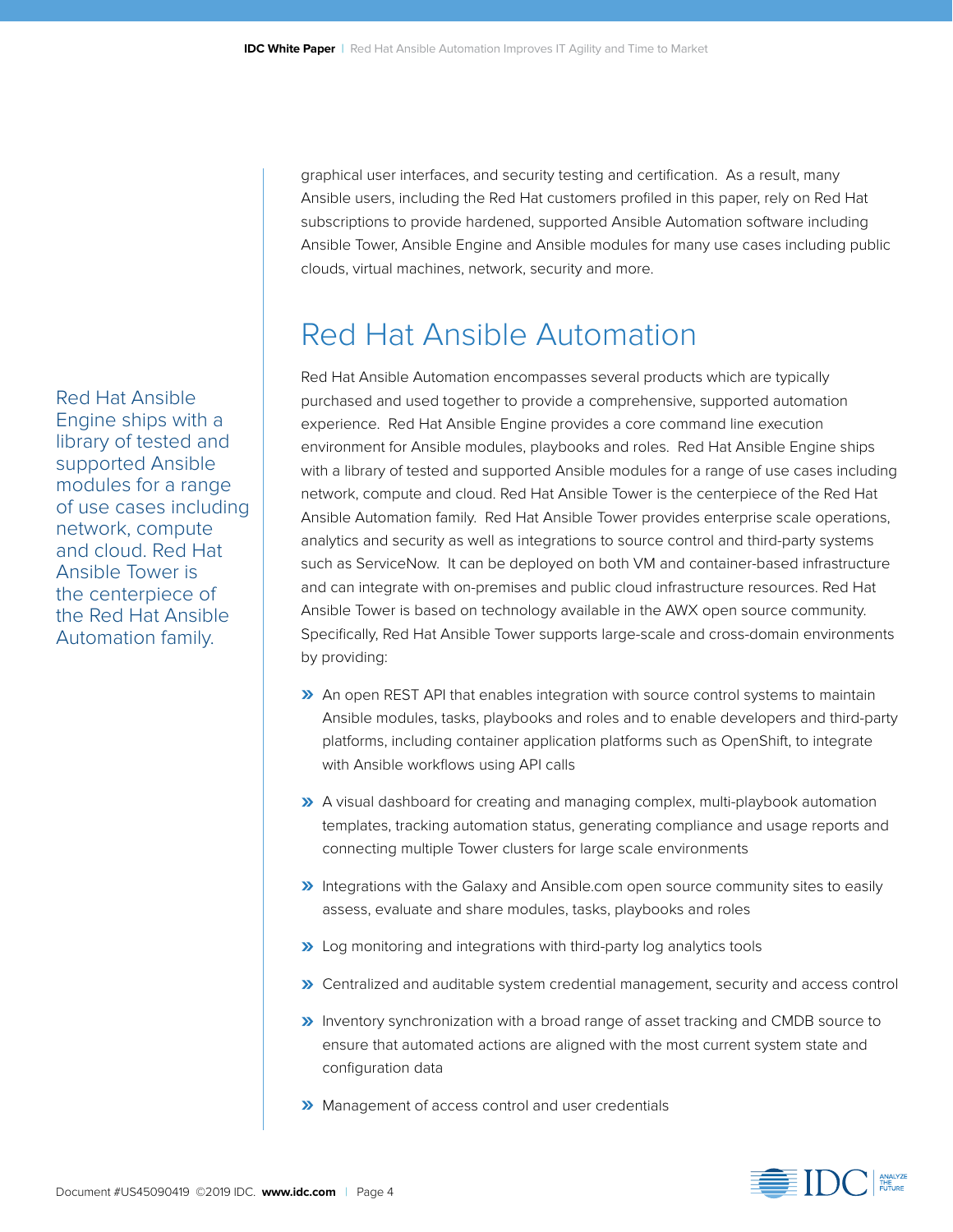## The Business Value of Red Hat Ansible Automation

#### **Study Demographics**

IDC conducted research that explores the value and benefits for organizations of using Red Hat Ansible Automation to manage their IT infrastructure. The project included nine interviews with organizations using Ansible Automation that have experience with or knowledge about its benefits and costs. All customers rely on Red Hat Ansible Tower subscriptions to ensure enterprise scale and control of operations.

During the interviews, companies were asked a variety of quantitative and qualitative questions about the impact of the solution on their IT infrastructure operations, businesses, and costs. Table 1 presents the study demographics and profiles. Organizations interviewed had an employee base of 14,564, most of whom were using IT services. Those services were supported by an IT staff of 641 employees and 357 developers overseeing 101 business applications. (Note: all numbers cited represent averages.) In terms of geographic representation, most companies were US-based with Australia, the UK, and Brazil also represented. Industries represented include the manufacturing, healthcare, IT, telecommunications, government, and finance sectors.

#### **TABLE 1**

### **Firmographics**

|                                                   | <b>Average</b>                                                                      | <b>Median</b> |  |
|---------------------------------------------------|-------------------------------------------------------------------------------------|---------------|--|
| Number of employees                               | 14,564                                                                              | 3,000         |  |
| Number of IT staff                                | 641                                                                                 | 150           |  |
| Number of developers                              | 357                                                                                 | 100           |  |
| Number of employees using IT services             | 14,528                                                                              | 3,000         |  |
| Number of External Customers                      | 2,057,541                                                                           | 6,500         |  |
| Number of business applications                   | 101                                                                                 | 100           |  |
| Number of business applications,<br>containerized | 18                                                                                  | $\mathcal{P}$ |  |
| Company revenue                                   | \$9,028B                                                                            | \$708.5M      |  |
| Countries                                         | US (6), Australia, UK, Brazil                                                       |               |  |
| Industries                                        | Manufacturing (3), Healthcare (2), IT,<br>Telecommunication, Government,<br>Finance |               |  |

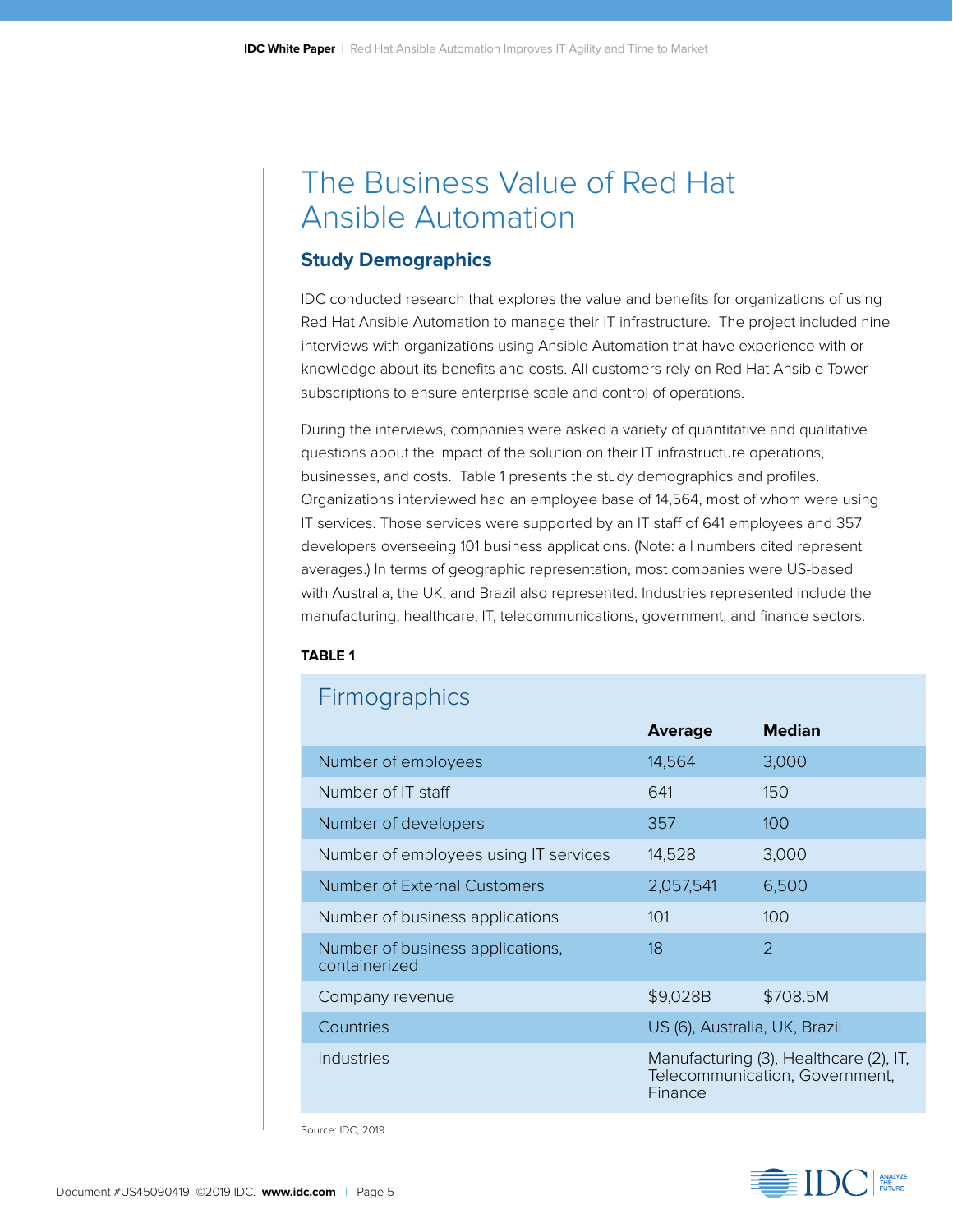#### **Choice and Use of Red Hat Ansible Automation**

The companies surveyed described usage patterns for Red Hat Ansible Automation and provided a snapshot of their overall IT and business environment as well. They also discussed both the value proposition and rationale behind their choice of Red Hat Ansible Automation. Customers cited a number of benefits including the ability to meet DevOps requirements for private cloud and the ability to customize thereby making it easier for DevOps resources to be deployed rapidly and easily. They also cited business benefits such as total cost of ownership, the ability to offer standardized automation, and the fact that their developers were already familiar with and comfortable working on open source technology. Study participants made specific observations about these benefits:

- **» Enabled more agile IT operations:** "We've been in digital transformation for two years and trying to adopt agile ways of doing business. Red Hat Ansible Tower was one of the best tools we purchased because we could easily start automating the most simple tasks in our company, especially the ones for IT operations. We were doing things manually and Ansible Tower was a really good choice because it has given us more ways to easily implement automation."
- **» Fostered standardization across the business:** "Standardizing our infrastructure configuration is a big benefit. Red Hat Ansible Automation allows us to lock in standards across the business, which has been good for us."
- **» Helped bring multiple teams together:** "The benefits…included business considerations such as total cost of ownership. Specialty developers on my team are used to employing a lot of open source products and are big Red Hat fans. Ultimately, we found that it's easier to manage resources with Red Hat Ansible Automation."
- **» Integrates with an agile DevOps model:** "We were changing into an agile DevOps-focused organization and we needed tooling that could meet requirements for DevOps capabilities for our private cloud. Because we are using products from multiple vendors, we needed a tool that was flexible enough to cope with the existing suite of products as well as any new requirements. Red Hat Ansible Automation's support of key deployed infrastructure and software along with the ability to quickly and easily do custom functionality meant that the new DevOps capability could be deployed and provide business benefits pretty rapidly."



"Standardizing our infrastructure configuration is a big benefit. Red Hat Ansible Automation allows us to lock in standards across the business, which has been good for us."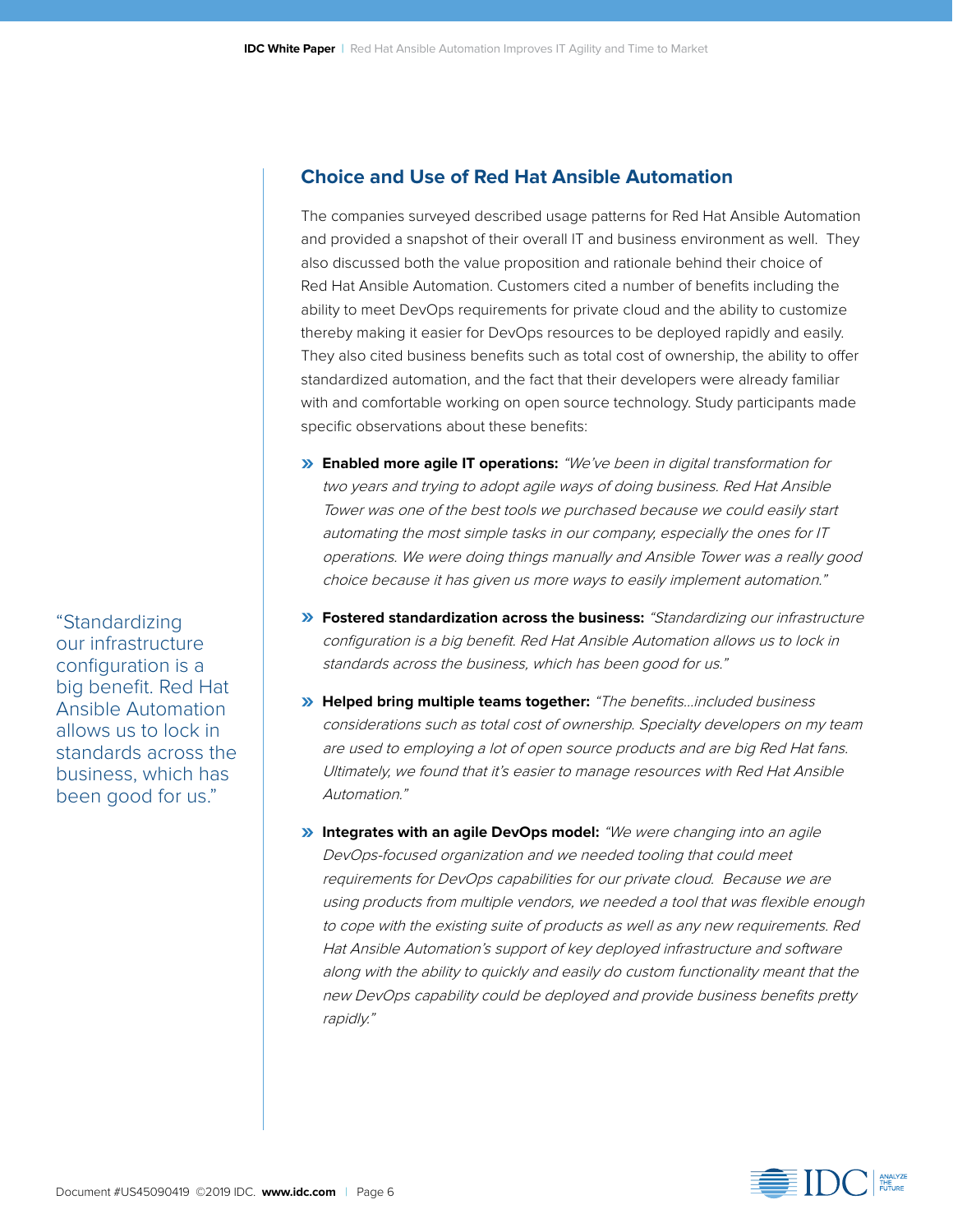Table 2 provides more data on the IT environments that characterized surveyed companies as well as the reasons these organizations selected supported Red Hat Ansible Automation. Overall, an average of 27 applications were supported by Ansible Tower within these organizations. Every organization interviewed wanted to standardize their infrastructure configuration and provisioning. Most organizations turned to Red Hat Ansible Automation to run their IT environment, deploy a private/ hybrid/multicloud environment, and assist in their application modernization efforts. Multiple customers also looked to Red Hat Ansible Automation to help bring different IT groups closer together.

#### **TABLE 2**

| <b>Ansible Usage</b>                                    |   |                |   |                            | <b>Ansible Customer Respondent</b> |                            |                            |                            |                            |
|---------------------------------------------------------|---|----------------|---|----------------------------|------------------------------------|----------------------------|----------------------------|----------------------------|----------------------------|
|                                                         | 1 | $\overline{2}$ | 3 | 4                          | 5                                  | 6                          |                            | 8                          | 9                          |
| <b>Automating DevOps</b><br>workflows                   |   | ✔              | V | $\boldsymbol{\nu}$         | $\boldsymbol{\mathcal{U}}$         | V                          | ✔                          | $\boldsymbol{\mathscr{L}}$ |                            |
| Standardizing<br>infrastructure config/<br>provisioning |   | ✔              |   | $\boldsymbol{\mathcal{U}}$ | $\boldsymbol{\mathcal{U}}$         | $\boldsymbol{\mathcal{U}}$ | $\boldsymbol{\mathcal{U}}$ | $\boldsymbol{\mathcal{U}}$ | $\boldsymbol{\mathcal{U}}$ |
| Run complex IT<br>environments                          | ✔ | V              | ✔ |                            |                                    | $\boldsymbol{\mathcal{U}}$ |                            | ✔                          |                            |
| Deploy private/hybrid/<br>multicloud                    |   | V              | ✔ |                            | ✔                                  | ✔                          | V                          | ✔                          |                            |
| Application<br>modernization                            |   |                |   | ✔                          | V                                  | $\boldsymbol{\mathcal{U}}$ | ✔                          | V                          |                            |
| Bring different IT groups<br>closer together            | ✔ |                |   |                            | ✔                                  | ✔                          |                            |                            |                            |

### Red Hat Ansible Automation Usage

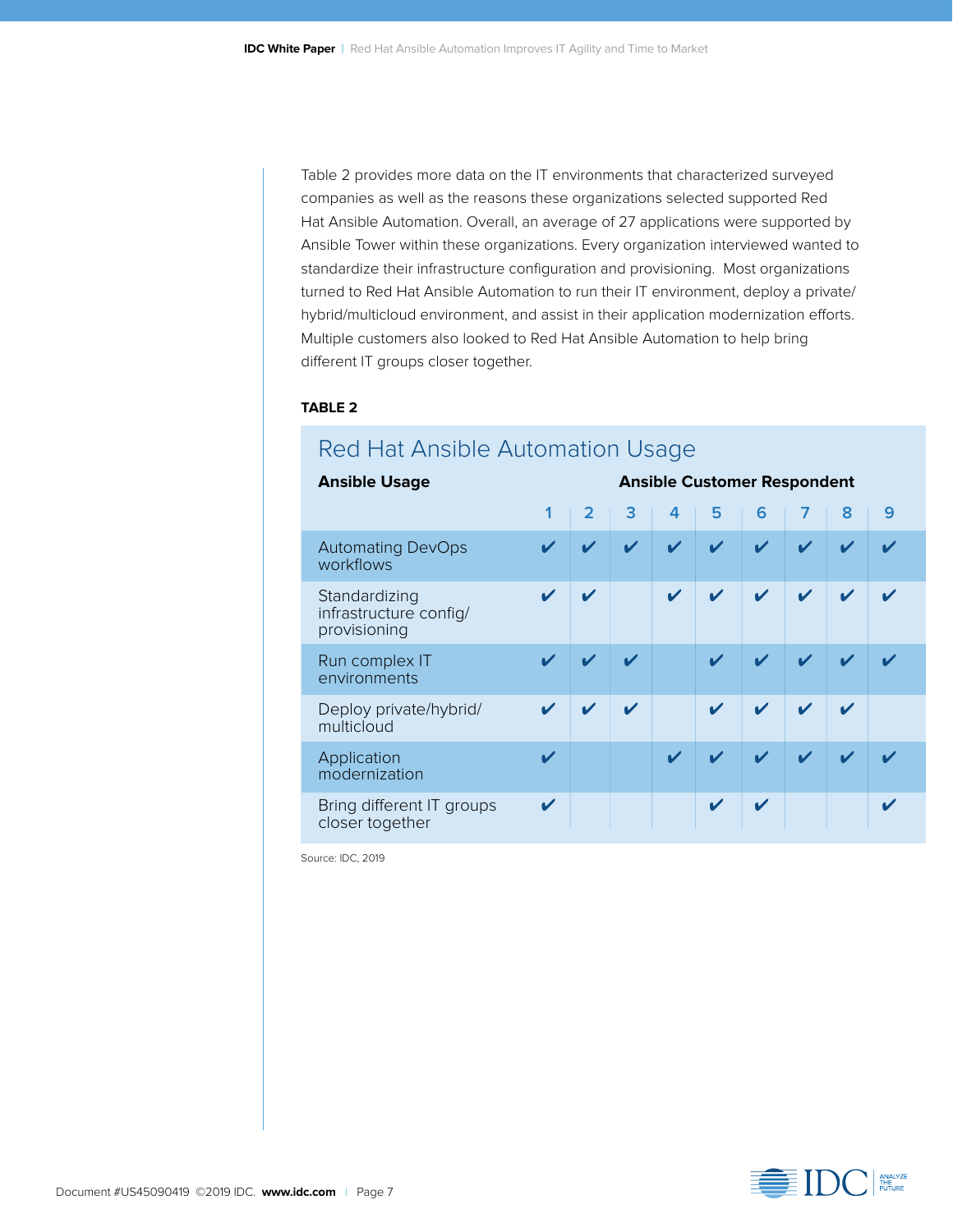#### **The Business Value of Red Hat Ansible Automation**

IDC's research explored the value and benefits of using Red Hat Ansible Automation to manage IT infrastructure. Survey data was applied against a sophisticated business value algorithm to arrive at quantified and verifiable benefits.

Using this methodology, IDC found that Red Hat customers realized significant benefits by leveraging Red Hat Ansible Automation to increase IT infrastructure management team productivity, enable faster deployment of resources such as compute and storage, optimize application development and management team tasks and processes, and reduce unplanned downtime affecting business users. Specifically, these organizations were:

- **»** Deploying applications faster thereby decreasing time to market
- **»** Managing IT systems more efficiently
- **»** Building a strong foundation for DevOps
- **»** Increasing the number of applications and features developed

In the aggregate, these benefits helped their businesses operate more efficiently and effectively in pursuit of business goals. Study participants discussed how they are using Red Hat Ansible Automation to achieve these benefits:

- **» Faster business agility:** "By automating a lot of mundane and tedious tasks with Red Hat Ansible Automation, we are improving the productivity of various teams. This improves our business competitiveness. Our business is able to achieve its objectives much faster by having the tools and applications we need."
- **» More efficient IT operations:** "Our resource and staff efficiency is great with Red Hat Ansible Automation. Platform deployments have dropped from taking several days or weeks to hours by removing requirements to have multiple team members get involved in the build process. In terms of business continuity, we've got patches and updates that can be applied with Red Hat Ansible Automation with a significantly higher success rate. This means that end users aren't inconvenienced with planned or unplanned outages during the day. We're also managing to keep our platforms a lot more consistent by using the same deployment method across our operations. This ensures that development, test, pre-production and production environments are aligned while reducing typical infrastructure and patching-based errors."



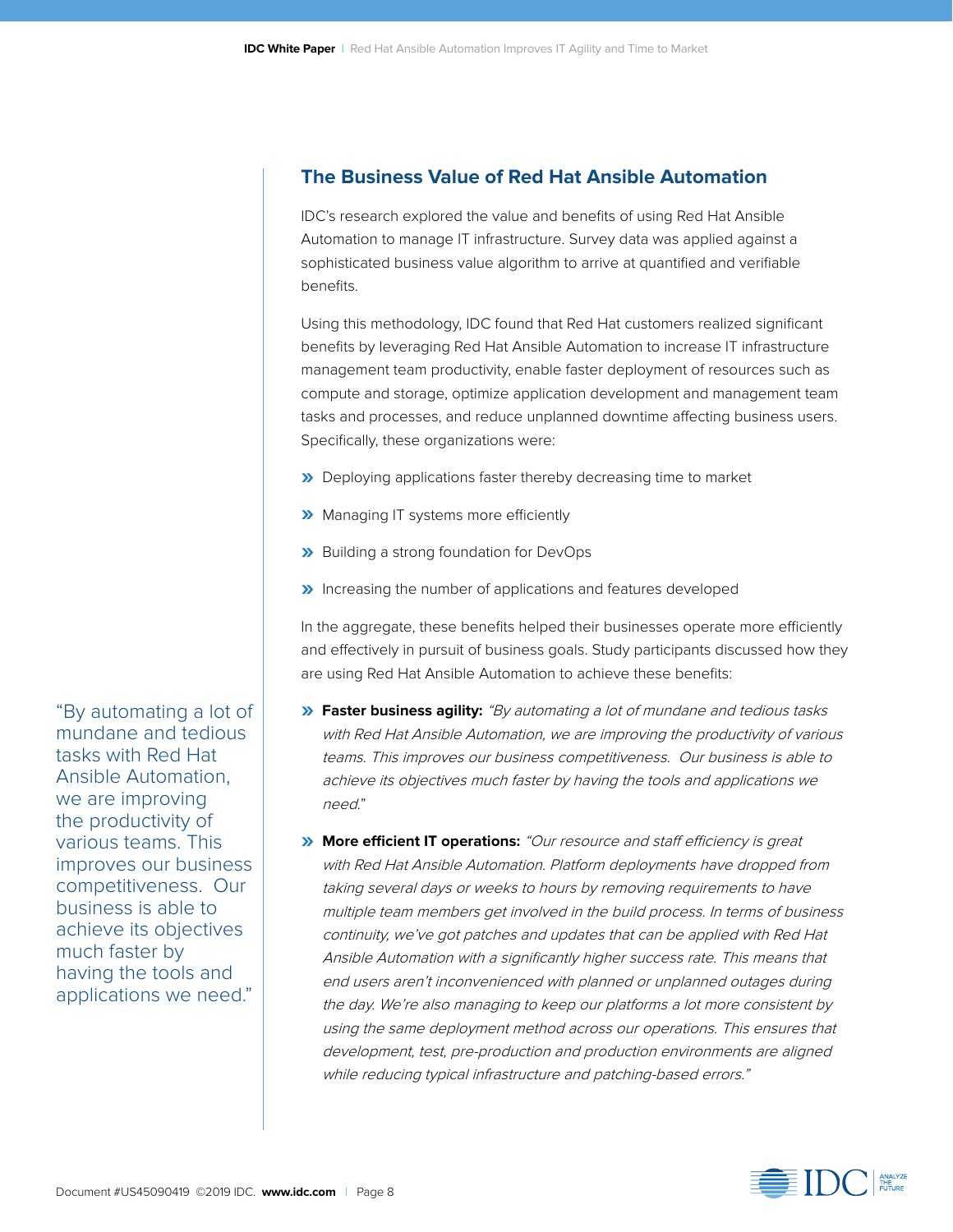"From an end user's standpoint, Red Hat Ansible Automation has helped with expectations. Business units expect something to be delivered on time and it is."

- **» Quicker to market:** "Because of Red Hat Ansible Automation, we are able to deliver faster. That's very valuable for the business. As the result of this higher reliability, we can deliver applications without any problems. For example, we do not have to roll back applications from production. All of this is helping us to get more clients."
- **» Better on-time delivery:** "From an end user's standpoint, Red Hat Ansible Automation has helped with expectations. Business units expect something to be delivered on time and it is."

#### **Improved Efficiencies in IT Infrastructure Operations**

Red Hat customers described improvements and the IT staff efficiencies that resulted from the use of Red Hat Ansible Automation, particularly Red Hat Ansible Tower. These included optimizing and automating routine and frequently repeated tasks such as configuration and change management, patching, provisioning, and security updates. Activity streams were recorded in audit trails of all changes made to Ansible Tower including job creation and credential storage. This enabled more streamlined delivery of applications and services to Red Hat OpenStack Platform, VMware, and Amazon Cloud environments.

The ability to scale was cited as especially important. In smaller team environments using best practices for playbooks, security and delegation are manageable with unsupported open source tooling. However, when a larger and more diverse set of users begin using open source, many participants write their own playbooks with considering corporate standards or attempt to automate activities outside their designated span of control. In this type of environment, competing playbooks and overlapping automations can create havoc. Customers wishing to implement large-scale, programmatic automation recognized that use of the Red Hat Ansible Tower subscription helps bring order to the chaos by managing source control integrations, scheduling automations, synchronizing inventories, managing operator access and logging all actions. Administrators are provided a real-time view of job status updates and playbook runs with a visual dashboard for job scheduling and graphical inventory management.

In addition to the ability to scale automation to support complex deployments, Red Hat customers reported that the process of deploying an application was able to be done in a more standardized and optimized fashion, which saved time and increased productivity. Other customers emphasized how the dashboard provided good visibility to team members for the array of projects in play. Study participants also noted that Red Hat Ansible Tower made it easy to embed

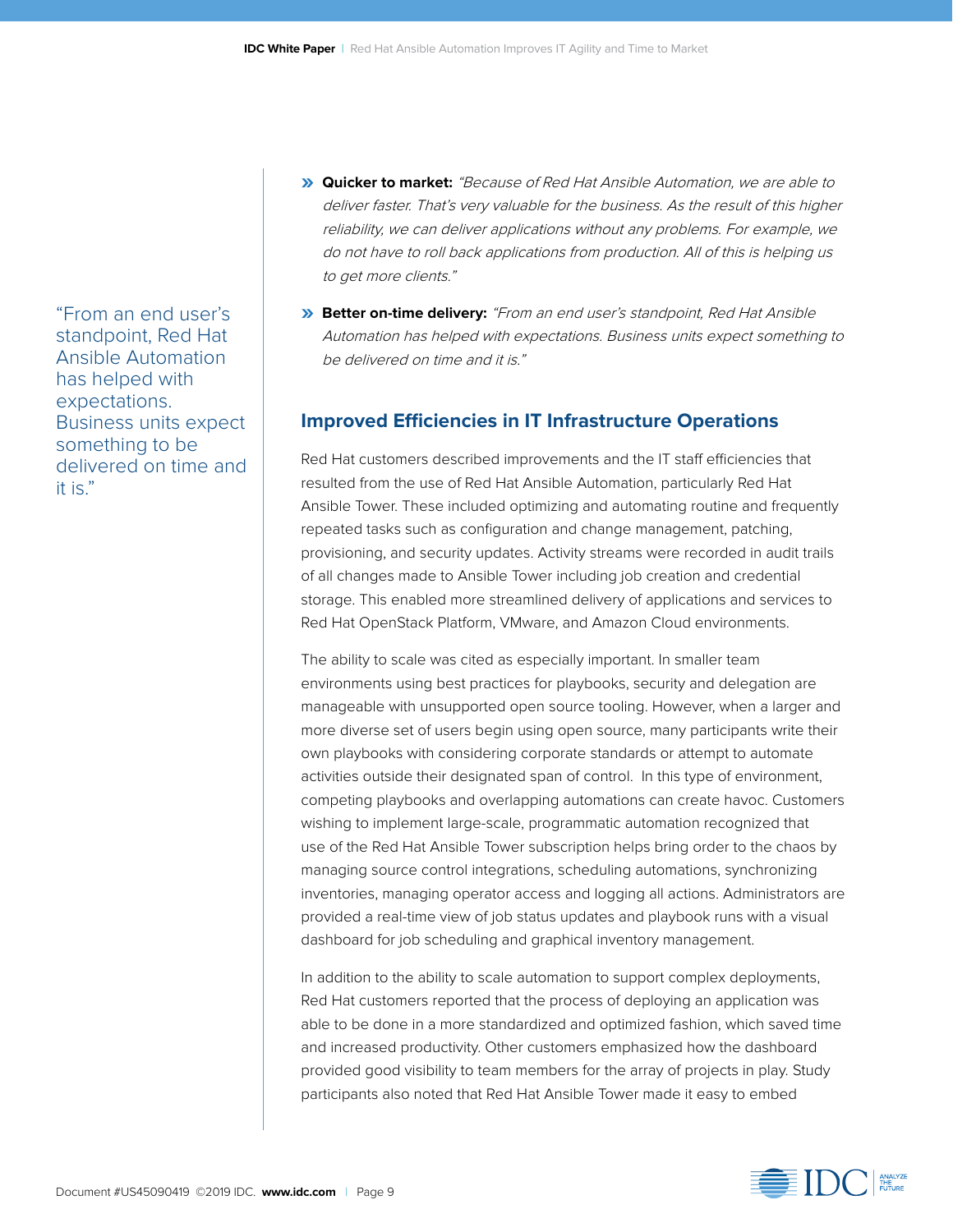functionality into existing tools and processes. They commented on these and other benefits:

- **» Helped bring multiple teams together:** "Red Hat Ansible Tower is phenomenal for bringing our IT teams together. The server, security, network, and database teams can all work on their separate tiers and then use Red Hat Ansible Automation to create their own playbooks. From there, we can daisy chain those playbooks using Tower with much less interaction between the engineers required to make that work. They don't need to actually sit in a room like they did before and hash it out manually."
- **» Improved IT focus with better visibility:** "Ansible Tower saves a lot of time with tedious tasks. Before, only a few of our people knew how to do these tasks. Now more people…can use the tool to manage IT projects and see what they are supposed to be doing for each project. This saves the team a lot of time in terms of productivity and manageability while also providing a dashboard to see which projects are ongoing and which have problems that need to be addressed."
- **» Improved infrastructure management:** "Before, we didn't have any tool for automating our infrastructure, only a bunch of scripts that were used to deploy and manage the automation. Now the process is faster because it's very easy to implement automation using Red Hat Ansible Automation. We also didn't have the need to train for Ansible so people could get started quickly. And I think we're saving a lot annually."
- **» Improved application deployment:** "The advantages of Red Hat Ansible Automation are clear. It gives us a very standardized way to deploy applications. Everyone can read or write Ansible playbooks for deploying applications. So the process of deploying an application is very standardized and optimized."

Figure 1 quantifies these benefits by zeroing in on a group of typical tasks involved with infrastructure management. While improvements were realized in all key areas, the greatest improvements were identified in the areas of configuration and change management (44%), patching (41%) and provisioning (40%). Additional metrics are presented in the figure.



"Ansible Tower saves a lot of time with tedious tasks. Before, only a few of our people knew how to do these tasks. Now more people…can use the tool to manage IT projects and see what they are supposed to be doing for each project."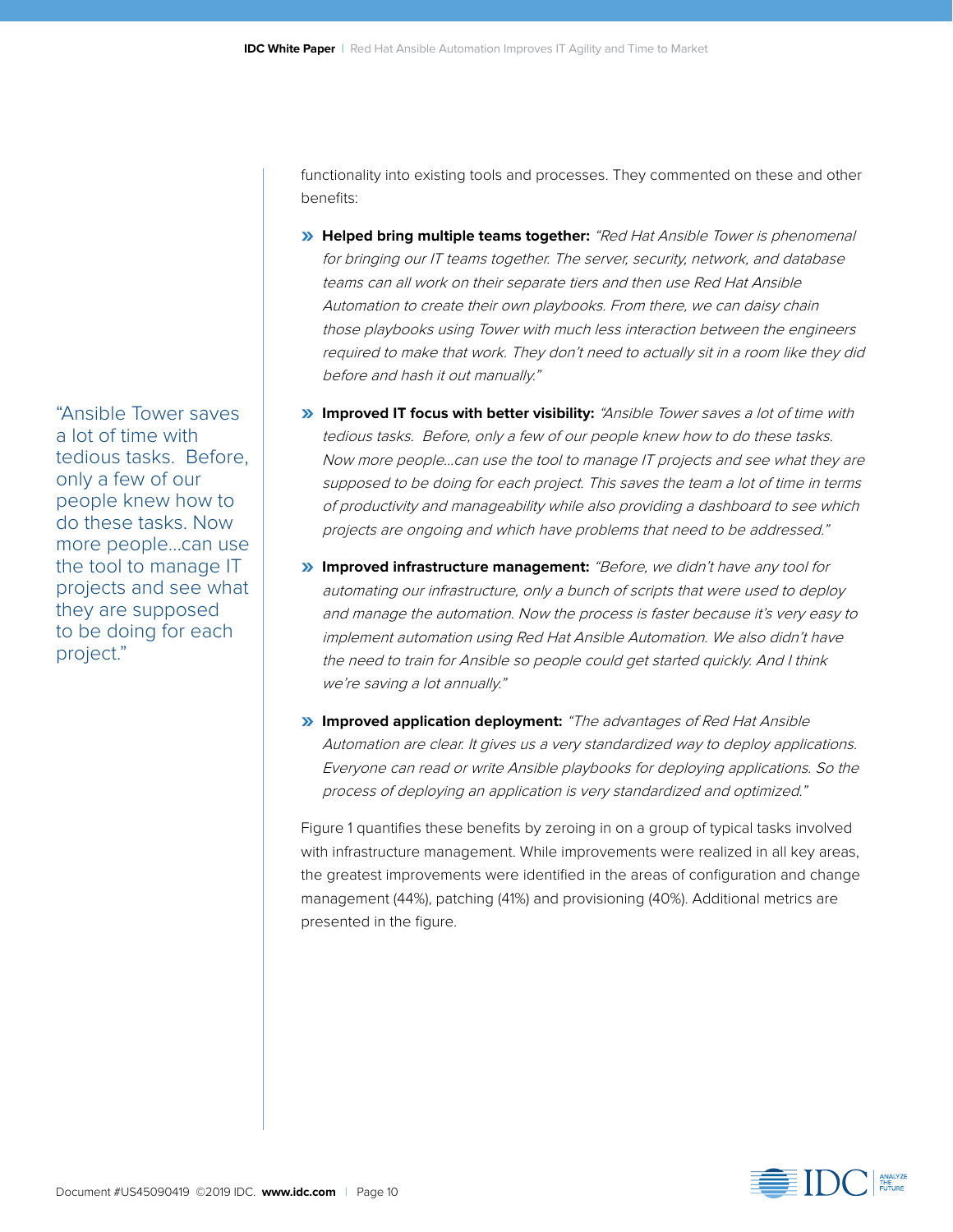#### **FIGURE 1**

### Infrastructure Management Staff Time Efficiencies



Source: IDC, 2019

These benefits were further quantified in terms of financial benefits that Red Hat customers realized as the result of efficiencies introduced by Red Hat Ansible Automation. Table 3 presents IT infrastructure management productivity impacts in terms of FTE levels which showed a 68% improvement and yielded a salary value of \$460,000.

#### **TABLE 3**

### IT Infrastructure Management, Productivity Impact

|                                                  | <b>Before Red Hat</b> | With Red Hat | <b>Difference</b> | $\%$ change |
|--------------------------------------------------|-----------------------|--------------|-------------------|-------------|
| Management of IT infrastructure, equivalent FTEs | 6.8                   | 11.4         | 46                | 68%         |
| Staff time value per year                        | \$681,000             | \$1,142,000  | \$460,000         | 68%         |

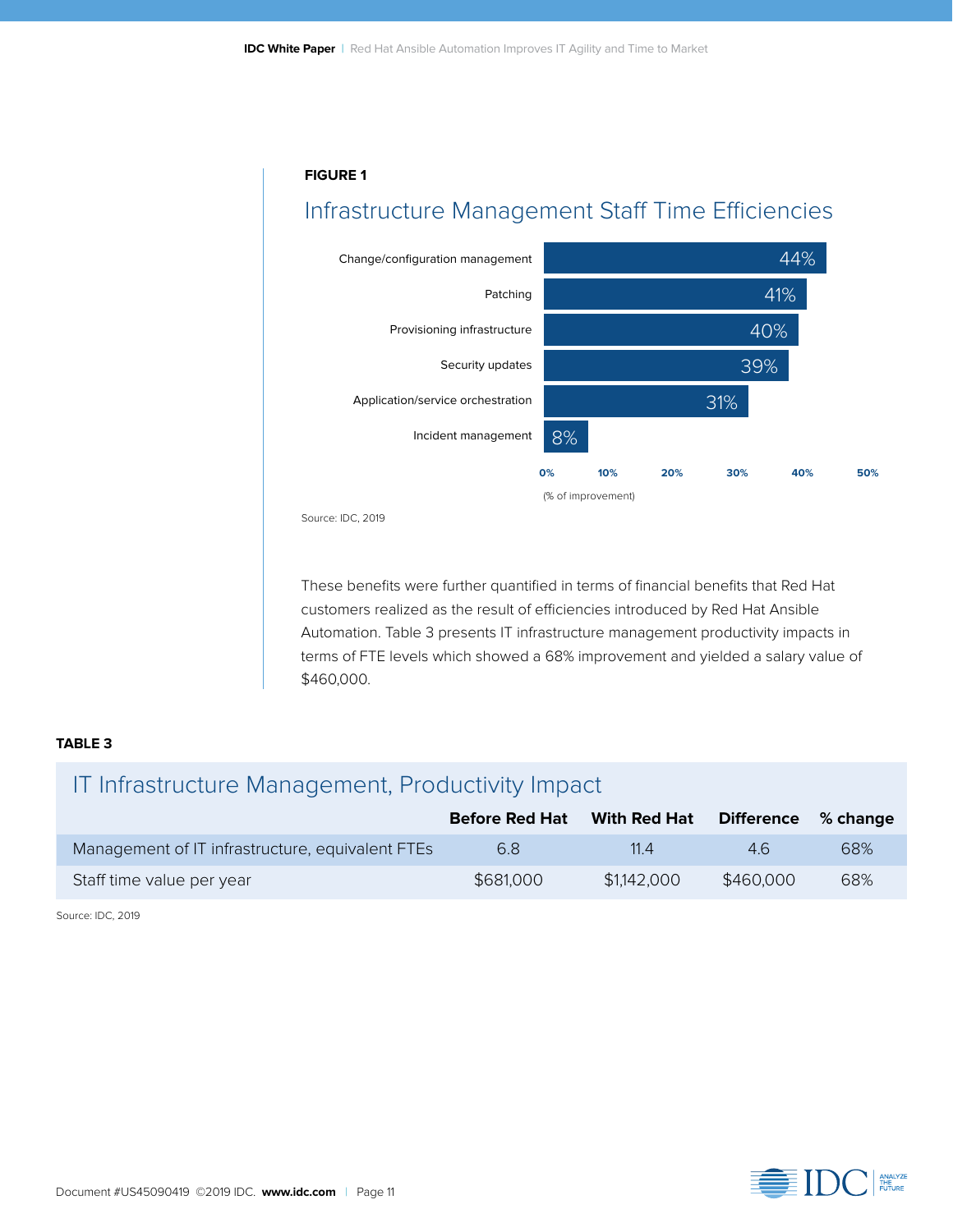Infrastructure resource configuration and deployment management is a key activity area for IT infrastructure teams in the companies surveyed. Analysis of study participants' data indicated improvements in this area as well. Table 4 presents IT agility metrics for three key categories within infrastructure resource configuration and deployment: server resources, configuration processes, and storage resources. As shown, the time required to deploy new server resources (measured in days) showed a 55% improvement while staff time required to deploy new storage showed a 68% improvement.

#### **TABLE 4**

### IT Agility Metrics

|                                                       | <b>Before Red Hat</b> | <b>With Red Hat</b> | <b>Difference</b> | % change |
|-------------------------------------------------------|-----------------------|---------------------|-------------------|----------|
| <b>Server resources</b>                               |                       |                     |                   |          |
| Time to deploy new server resources, days             | 1.8                   | 0.8                 | 1.0               | 55%      |
| Staff time to deploy new server resources, hours 13.0 |                       | 6.8                 | 6.3               | 48%      |
| <b>IT Configuration</b>                               |                       |                     |                   |          |
| Staff time to configure resources, hours              | 7.8                   | 2.7                 | 5.1               | 66%      |
| <b>Storage resources</b>                              |                       |                     |                   |          |
| Time to deploy new storage, days                      | 2.0                   | 0.7                 | 1.3               | 66%      |
| Staff time to deploy new storage, hours               | 11.5                  | 3.7                 | 7.8               | 68%      |

Source: IDC, 2019

Another key IT infrastructure area that IDC looked at was network management. Figure 2 shows the staff time efficiencies for this function that were realized via the use of Red Hat Ansible Automation. Here the greatest improvements included overall staff productivity (31%), network planning and management (21%), and network security management (44%). Additional metrics are presented in the chart.

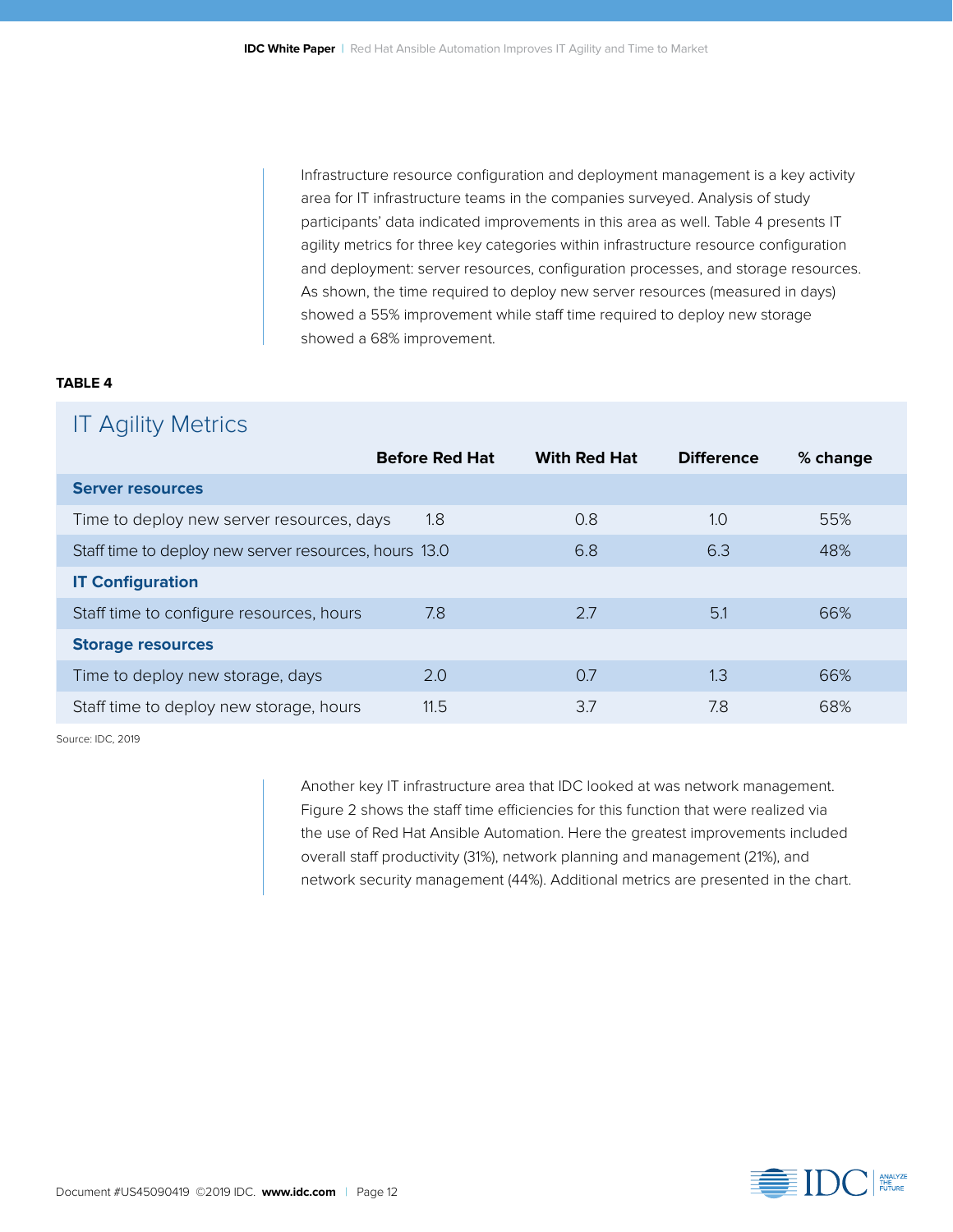#### **FIGURE 2**

### Network Management Staff Time Efficiencies



Source: IDC, 2019

Application development was another area of improvement. Red Hat customers reported that Red Hat Ansible Automation had positive impacts on the process of application development. Table 5 presents application development staff impacts for two key areas: building new applications and adding new features. As shown, the number of new applications developed annually improved by a substantial margin (135%). In addition, the number of new features that could be developed increased from 32 to 56 per year, representing a 75% improvement.

#### **TABLE 5**

### Application Development Staff Impacts

| <b>Application Development Staff Impacts</b> | <b>Before Red Hat</b> | <b>With Red Hat</b> | <b>Difference</b> | % change |
|----------------------------------------------|-----------------------|---------------------|-------------------|----------|
| Developers, productivity impact              | 8.2                   | 6.8                 | 1.4               | 17%      |
| Developer salary cost per year               | \$821,000             | \$677,000           | \$144,000         | 17%      |
| <b>New Applications, New Logic</b>           |                       |                     |                   |          |
| Number per year                              | 6.8                   | 16.0                | 9.2               | 135%     |
| Development lifecycle, weeks                 | 21.2                  | 13.5                | 7.7               | 36%      |
| <b>New Features</b>                          |                       |                     |                   |          |
| Number per year                              | 32.2                  | 56.2                | 74.0              | 75%      |
| Development lifecycle, weeks                 | 6.2                   | 2.6                 | 3.6               | 59%      |

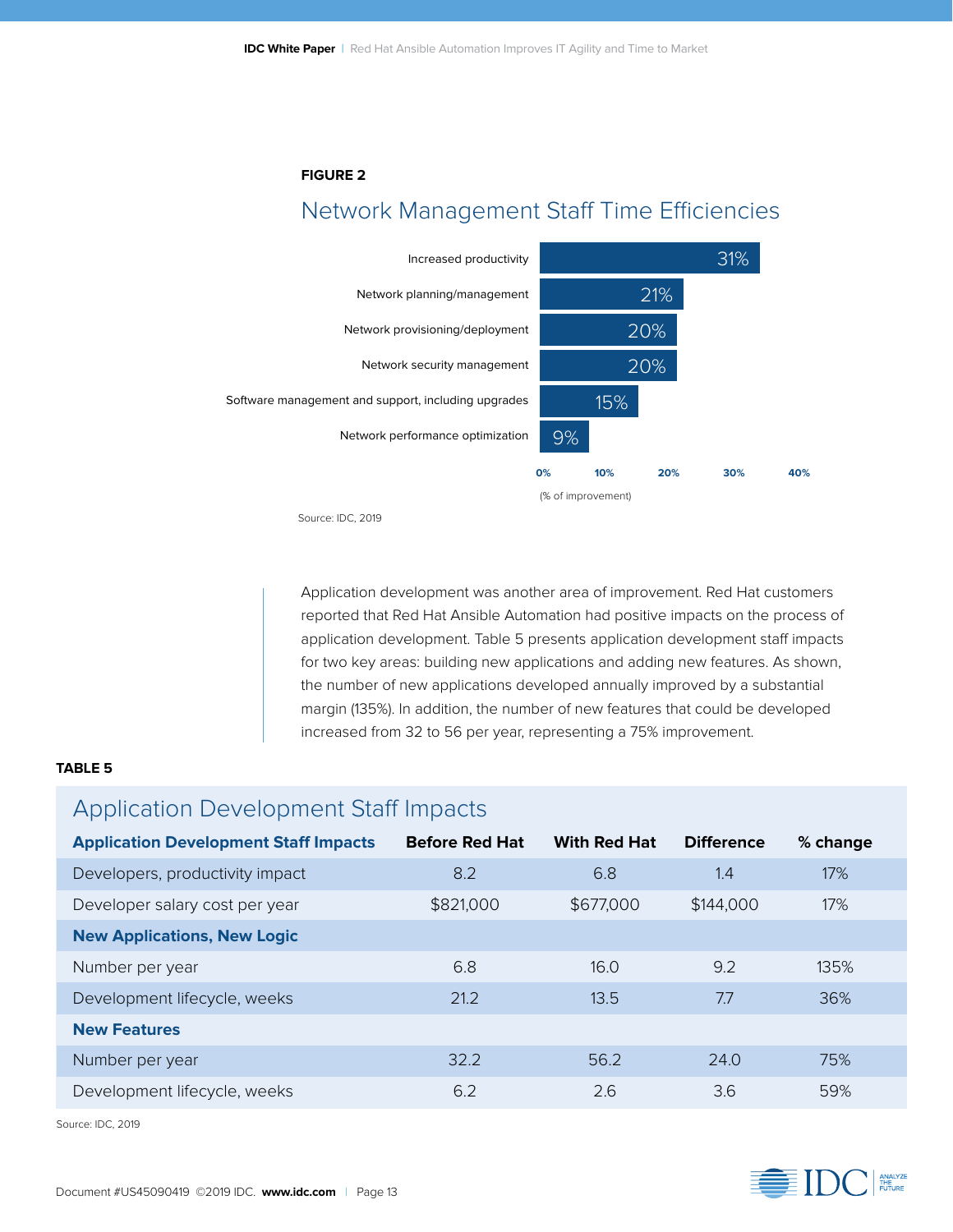As discussed previously, study participants reported that Red Hat Ansible Automation integrated well with an agile DevOps model and could meet requirements for DevOps in a private cloud environment. IDC quantified these benefits using the Business Value Model. Figure 3 shows DevOps efficiencies by activity. As indicated, deployment tasks recognized a 32% improvement. In addition, there were similar improvements in the areas of productivity (28%) and integration (24%).

#### **FIGURE 3**



### DevOps Efficiencies by Activity

Source: IDC, 2019

Figure 4 presents application management staff time efficiencies. As shown, there were improvements in all areas including patching (26%), configuration management (25%) and security processes (20%).

#### **FIGURE 4**

### Application Management Staff Time Efficiencies



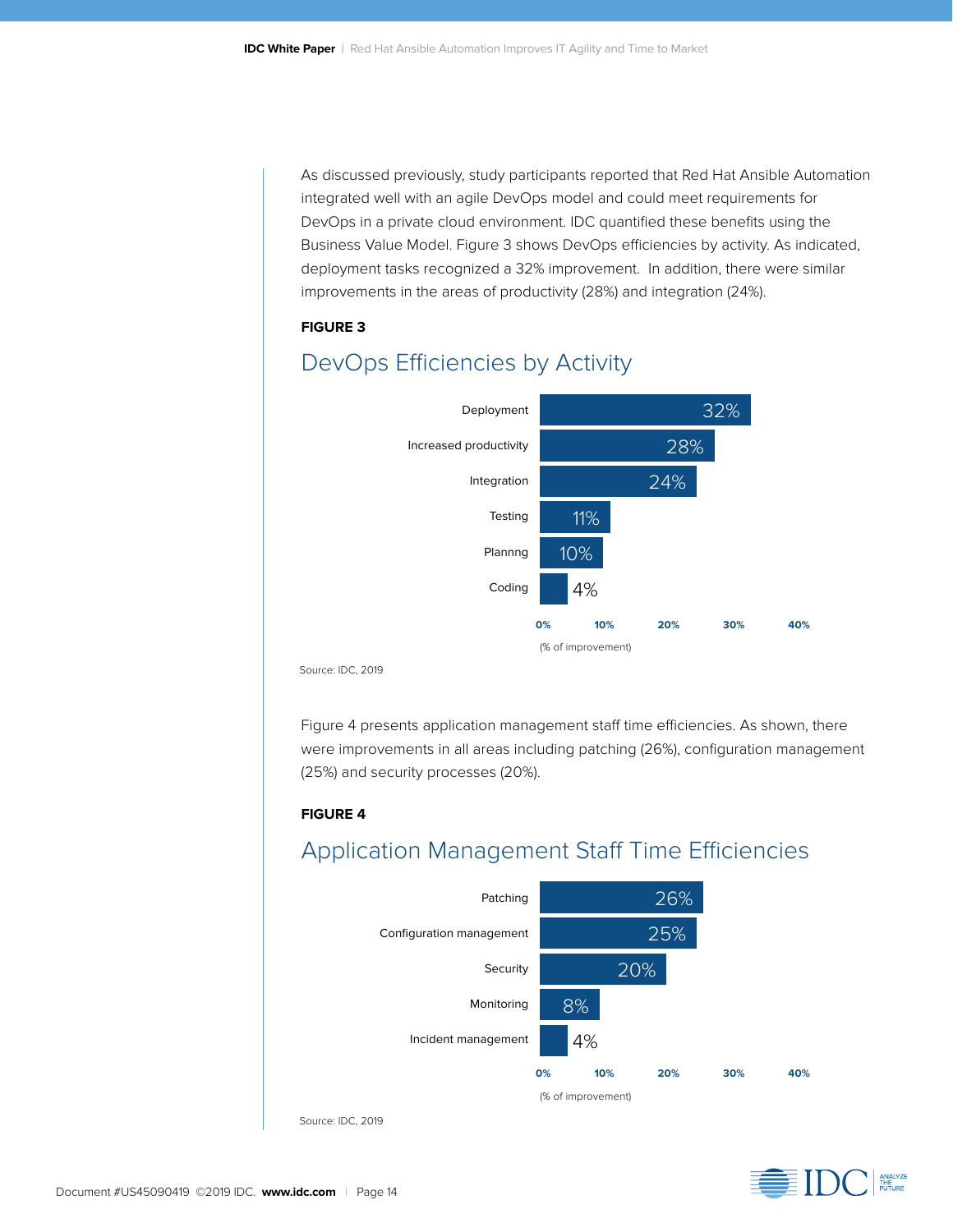Table 6 presents application development impacts specifically with respect to the process of software management and associated annual staff time costs for the same, both of which showed a 41% improvement after introducing Red Hat Ansible Automation.

#### **TABLE 6**

### Application Management, Productivity Impact

|                                            | <b>Before Red Hat</b> | With Red Hat | <b>Difference</b> | $%$ change |
|--------------------------------------------|-----------------------|--------------|-------------------|------------|
| IT application management, equivalent FTEs | 5.7                   | 81           | 23                | 41%        |
| Staff time value per year                  | \$574,000             | \$808,000    | \$234,000         | 41%        |

Source: IDC, 2019

Study participants pointed out that these benefits also extended to security teams. IT security staff time efficiencies are shown in Table 4 referencing core tasks typically performed by these teams in the organizations surveyed. As shown, the time required for patching showed a 27% improvement. In addition, compliance testing and enforcement both showed approximately 20% improvement.

#### **FIGURE 5**

### IT Security Staff Time Efficiencies



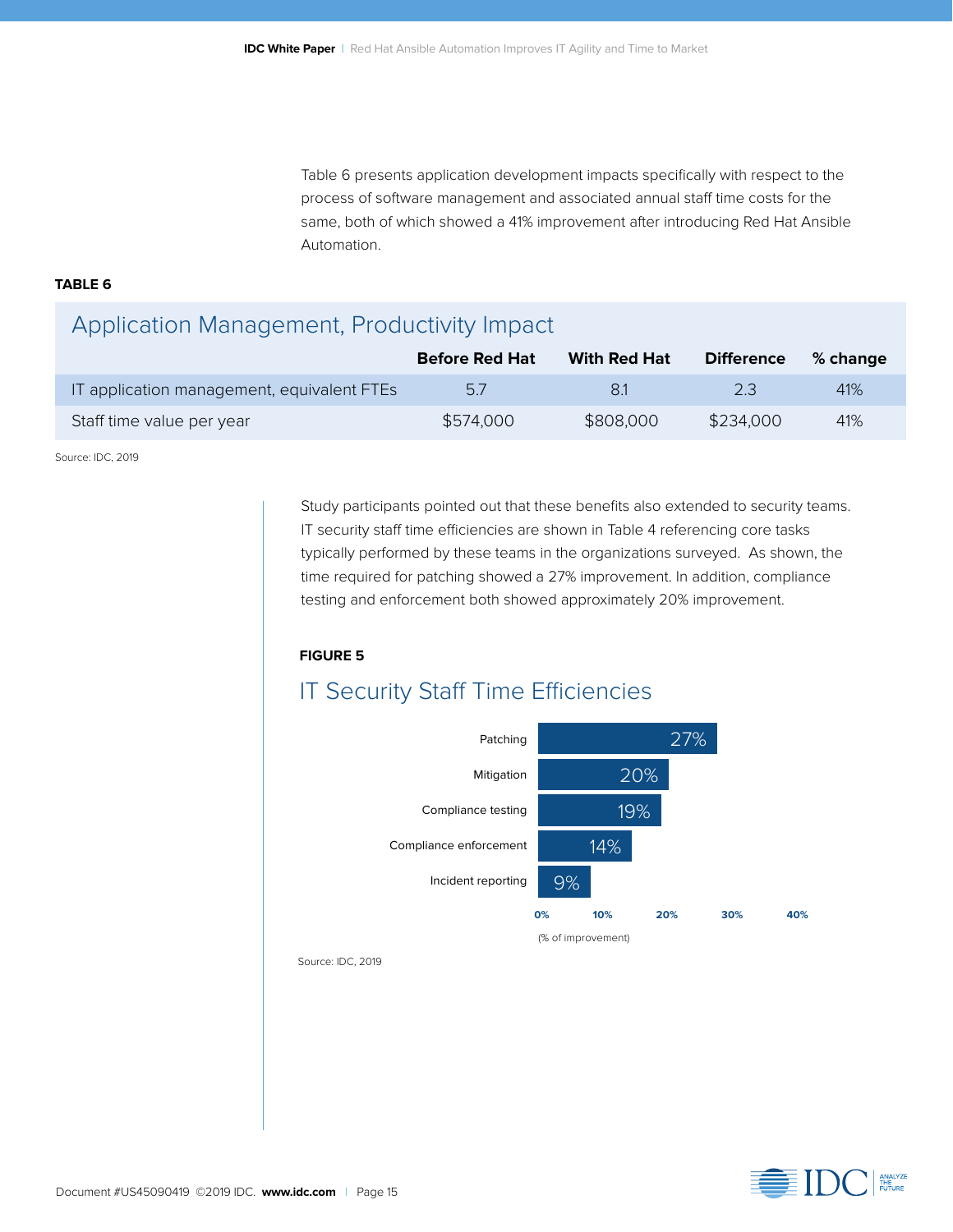The efficiencies afforded by Red Hat Ansible Automation also had positive impacts for security team productivity as shown in Table 7. Overall, both FTE-measured productivity and savings as a result of staff time efficiencies showed at 25% improvement after deployment of Red Hat Ansible Automation.

#### **TABLE 7**

### IT Security, Productivity Impact

|                              | <b>Before Red Hat</b> | With Red Hat | <b>Difference</b> | % change |
|------------------------------|-----------------------|--------------|-------------------|----------|
| IT security, equivalent FTEs | 47                    | 5.8          |                   | 25%      |
| Staff time value per year    | \$467,000             | \$581,000    | \$114,000         | 25%      |

Source: IDC, 2019

Because the automation capabilities of Red Hat Ansible Automation optimized IT operations and procedures, there were less impacts in terms of help desk issues and concerns reported by study participants as shown in Table 8. Improvements were recognized with both the number of calls made to help desks and the tickets generated annually (16%), and the average time to resolve issues as measured in hours (26%). Additional metrics are shown in the table.

#### **TABLE 8**

### Help Desk, Productivity Impact

|                                 | <b>Before Red Hat</b> | <b>With Red Hat</b> | <b>Difference</b> | % change |
|---------------------------------|-----------------------|---------------------|-------------------|----------|
| Calls/tickets per year          | 319                   | 268                 | 51                | 16%      |
| Average time to resolve (hours) | 3.3                   | 2.4                 | 0.9               | 26%      |
| Help Desk, equivalent FTEs      | 15.7                  | 11.8                | 3.8               | 25%      |
| Staff time cost per year        | \$1,567,000           | \$1,183,000         | \$384,000         | 25%      |

Source: IDC, 2019

#### **Unplanned Downtime Impacts**

Red Hat customers also spoke to IDC about the positive impacts of the Red Hat Ansible Automation in terms of unplanned downtime and overall business productivity. Surveyed organizations were able to reduce the incidence of outages, a benefit that also extended to line of business (LOB) users. This was related to the ability to standardize configurations and workflows for deploying applications, more easily automating infrastructure operations, and gaining better visibility into

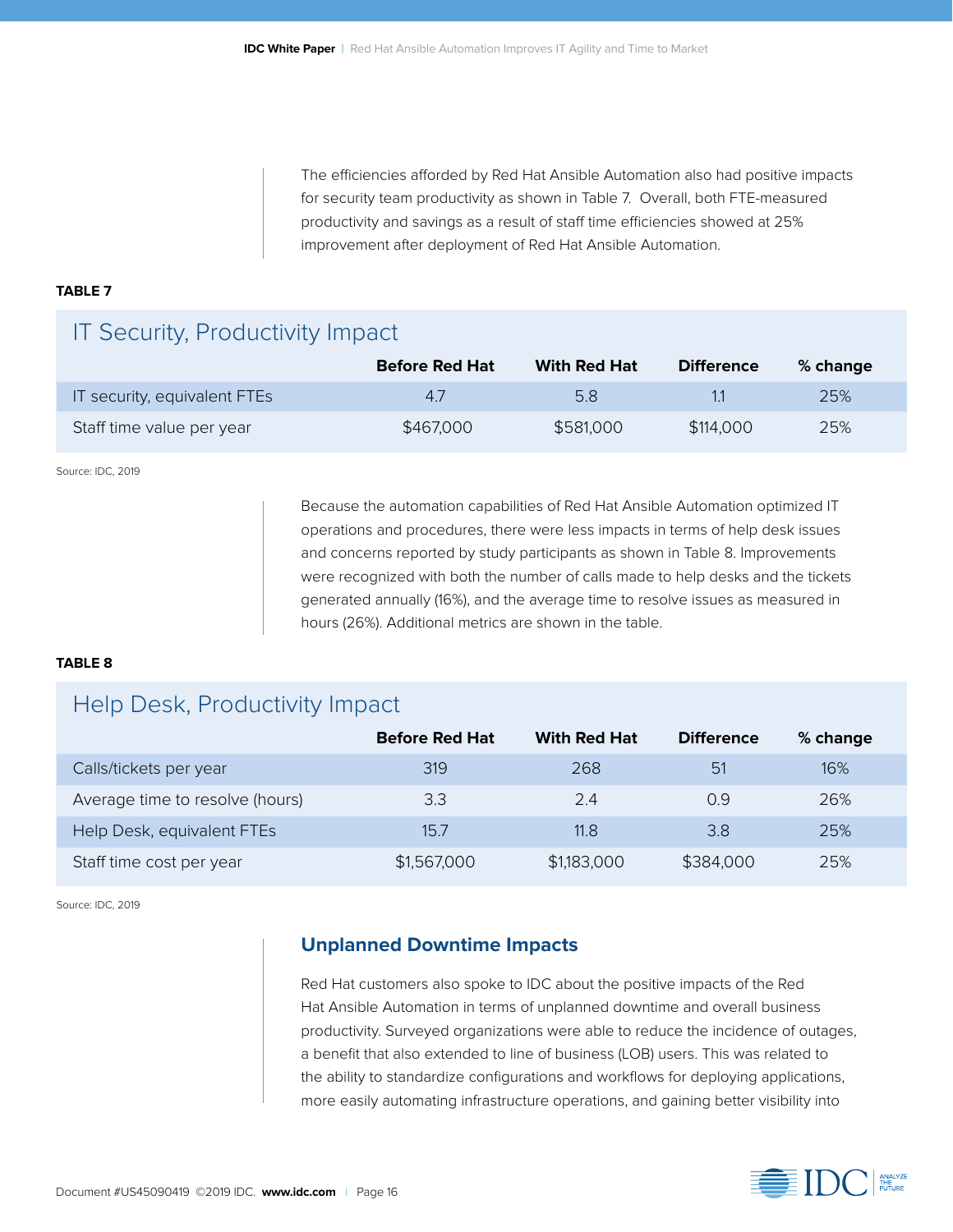the status of IT automation workflows. More consistent completion of patches and updates meant that end users were not inconvenienced with planned or unplanned outages.

Table 9 presents unplanned downtime event impacts. The number of instances of unplanned downtime per year showed a 40% improvement. When instances did occur, the time required to address them was also diminished and showed a 34% improvement.

#### **TABLE 9**

### Unplanned Downtime, Productivity Impact

|                                               | <b>Before Red Hat</b> | <b>With Red Hat</b> | <b>Difference</b> | % change |
|-----------------------------------------------|-----------------------|---------------------|-------------------|----------|
| Instances per year                            | 29.4                  | 17.6                | 11.7              | 40%      |
| <b>MTTR</b>                                   | 3.8                   | 2.5                 | 1.3               | 34%      |
| Unplanned downtime incidents, equivalent FTEs | 15.3                  | 7.3                 | 8.0               | 53%      |
| Value of lost productivity                    | \$1,072,000           | \$509,000           | \$563,000         | 53%      |

Source: IDC, 2019

Unplanned downtime also had impacts on business operations as shown in Table 10. Specifically, the total revenue loss avoided per year on a per organization basis amounted to \$829,657.

#### **TABLE 10**

### Unplanned Downtime Business Impacts

|                                                      | Per organization |
|------------------------------------------------------|------------------|
| Total revenue loss avoided per year per organization | \$829,657        |
| Total recognized revenue, IDC model, per year        | \$124,449        |

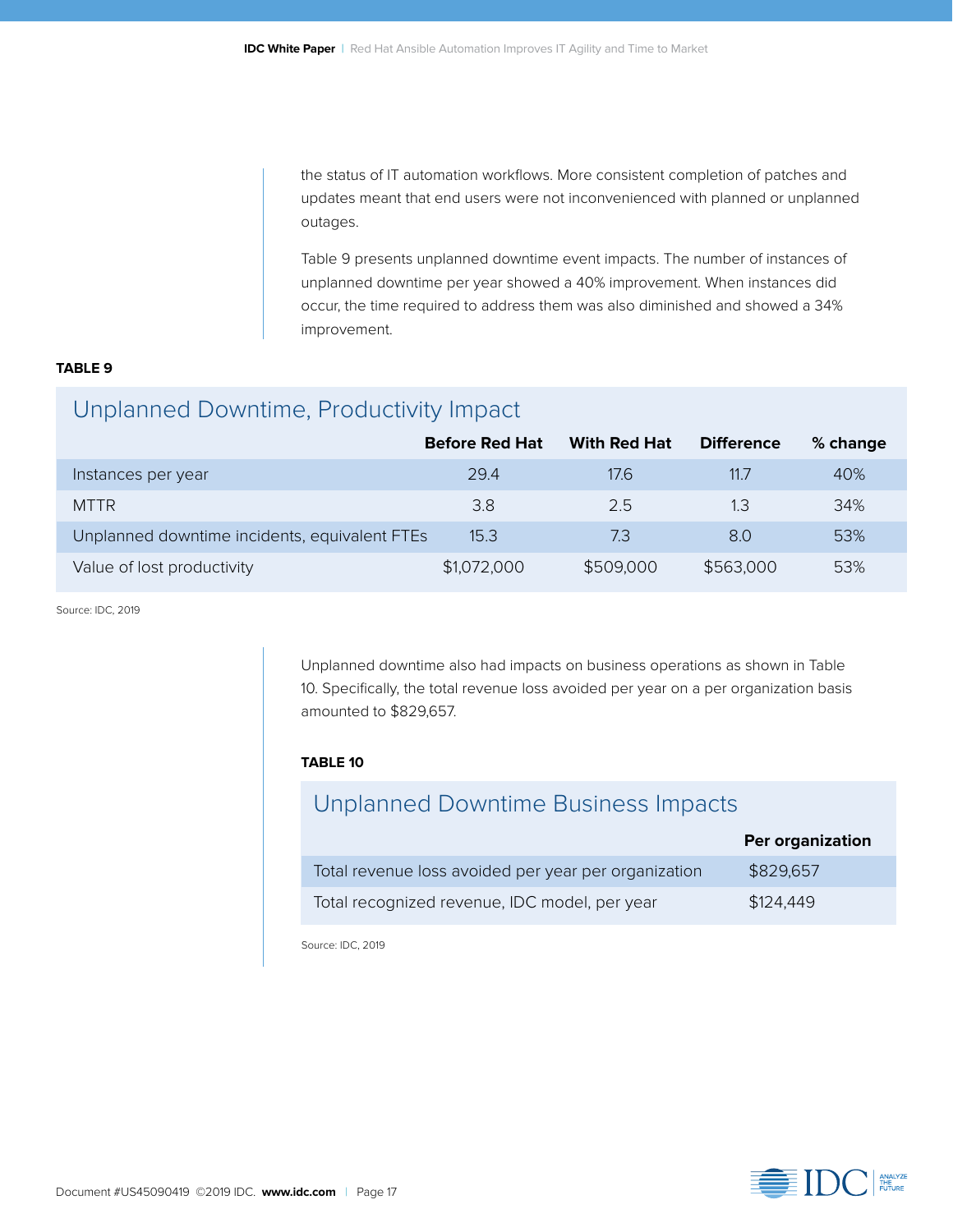#### **Impacts on Business Operations**

Customers explained to IDC how Red Hat Ansible Automation optimized performance of many core IT tasks that support critical business operations in their companies. In addition, they discussed how these improvements had ripple effects throughout their organizations, resulting in higher levels of employee productivity, better business outcomes, increased revenue, and faster time to market. Other benefits included improved decision making, faster compliance and freeing up IT staff time to focus on revenue-oriented projects. Study participants elaborated on these benefits:

- **» Enable businesses to capture more revenue streams:** "We definitely get more revenue with Red Hat Ansible Automation. There are several areas that we're not billing for today because we don't have the capacity to do it. Once we automate the billing process, we think that the revenue potential is exponential. This is the centerpiece of our strategy going forward."
- **» Free up time to focus on revenue-oriented projects:** "Because Red Hat Ansible Automation is freeing up time, our employees are able to spend more time on business-oriented activities, which has led to more sales for our organization."
- **» Help achieve faster compliance:** "Red Hat Ansible Automation helps with compliance because there's one standard you have to meet and as long as you do that, you know you're in compliance. Ansible Automation helps by giving us better standardization and making sure that we don't have any back doors open."
- **» Provide better predictive ability:** "Red Hat Ansible Automation is helping us get to market faster because we can better predict the markets we want to go into right now…This is being enabled by the applications on Red Hat Ansible Automation that monitor our business outcomes, allowing better decision making."
- **» Reduce business risk:** "There's less risk to our organization because you don't have to code a lot. Usually additional coding can introduce extra vulnerabilities."

Table 11 presents quantified benefits for business operations and user impact after deployment of Red Hat Ansible Automation. As shown, total additional annual revenue realized on a per organization basis was significant and calculated at \$299,658.



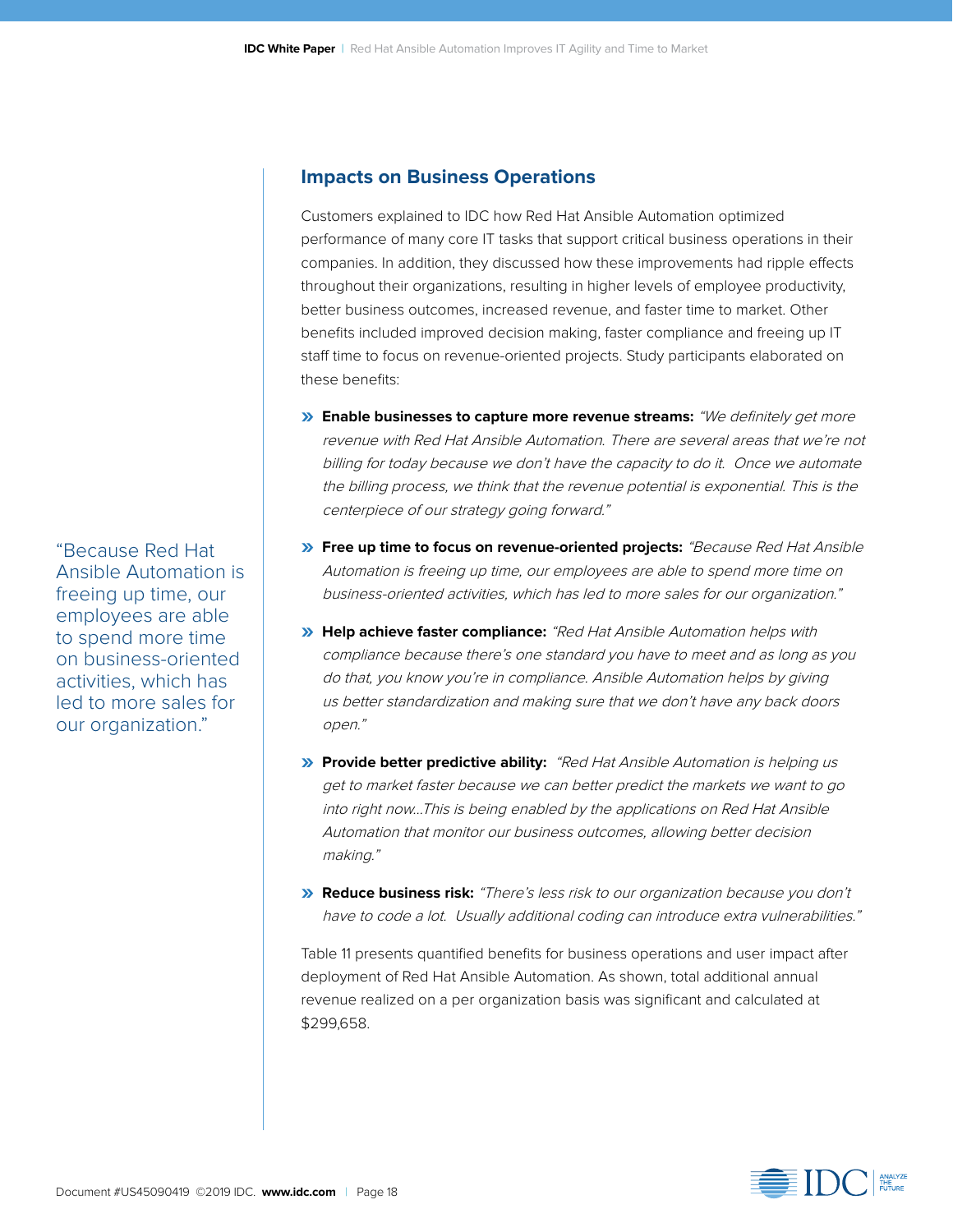#### **TABLE 11**

### Business Operations and User Impact

|                                                    | Per organization |
|----------------------------------------------------|------------------|
| Total additional revenue per year per organization | \$299,658        |
| Total recognized revenue, IDC model, per year      | \$44.949         |

Source: IDC, 2019

#### **ROI Analysis**

Table 12 presents IDC's analysis of the overall benefits and costs related to surveyed organizations' use of Red Hat Ansible Automation, with an emphasis on the benefits created by the use of Red Hat Ansible Tower. IDC projects that these organizations will, over five years, realize discounted benefits of \$7 million per organization. When compared against a discounted investment of \$1.2 million per organization, these Red Hat customers will see an ROI of 498% and a breakeven on their investment in 4.6 months.

#### **TABLE 12**

| <b>Five Year ROI Analysis</b> |             |
|-------------------------------|-------------|
|                               | Total       |
| <b>Benefit</b>                | \$7,050,000 |
| Investment                    | \$1,178,000 |
| Net present value             | \$5,872,000 |
| ROI (NPV/Investment)          | 498%        |
| Payback (months)              | 5           |
| Discount factor               | 12%         |

Source: IDC, 2019



IDC projects that these organizations will, over five years, realize discounted benefits of \$7 million per organization. When compared against a discounted investment of \$1.2 million per organization, these Red Hat customers will see an ROI of 498% and a breakeven on their investment in 4.6 months.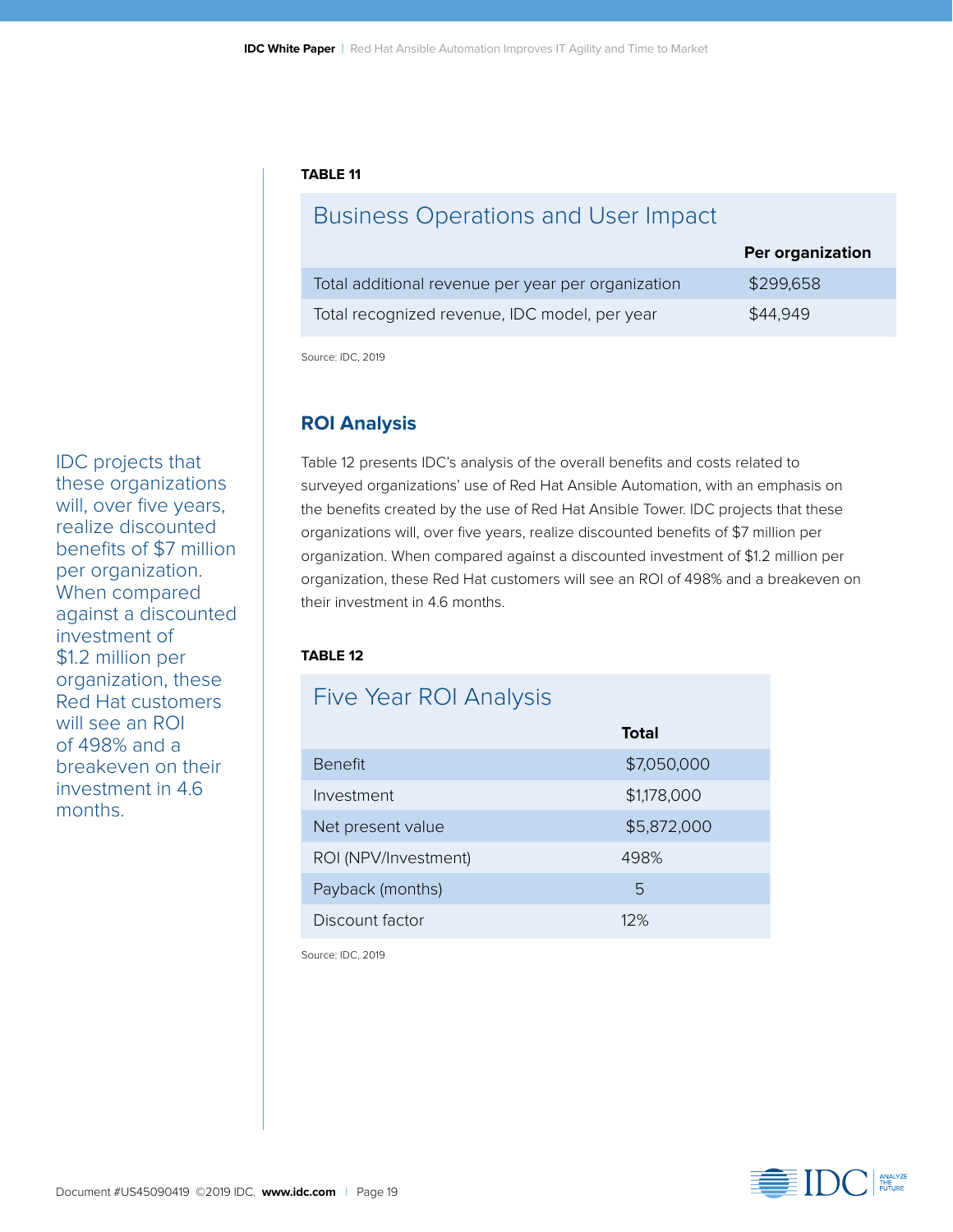In addition to ensuring that administrators have the confidence and skills to take advantage of modern automation, enterprises also need to ensure that they have adequate control over security, access, source control and reporting.

## Challenges and Opportunities

The shift to programmatic, code-driven approaches to automation represents a significant pivot for many traditional system administrators who have long depended on customized scripts, manual processes, or proprietary tools. Automation languages such as Ansible, which are largely human readable, can often provide a faster path to value than those that rely on more sophisticated programming languages.

In addition to ensuring that administrators have the confidence and skills to take advantage of modern automation, enterprises also need to ensure that they have adequate control over security, access, source control and reporting. Many organizations are subject to strict compliance, audit, and change control reporting requirements and need to implement code-based automation with an eye toward satisfying those requirements.

Finally, many organizations needlessly complicate their automation environments and operational agility by allowing individual groups to select tools independently. While getting multiple groups up to speed on a common automation language may take some time, the benefits of having consistent, standardized configurations and automation platforms in use across the organization can quickly payback the investment by reducing the time and cost of configuring, deploying and updating complex, interdependent resources while better coordinating end-to-end operations and security.

## Summary and Conclusion

Modern, enterprise scale IT environments will continue to become more and more complex and dense as enterprises migrate towards multicloud, container and microservice-based architectures. Simultaneously, every aspect of the business is becoming digital and directly dependent on high levels of infrastructure availability, security and application performance. IT operations and DevOps teams require robust, consistent approaches to automation that allow integration, reuse and rapid time to value. Automation becomes a strategic multiplier of IT operations productivity while reducing human error and improving digital performance.

This IDC study shows that Red Hat Ansible Automation customers are realizing significant productivity and cost savings while improving security and time to market for business-critical applications. With Red Hat Ansible Automation, organizations are creating reliable, repeatable workflows that can scale seamlessly as the operational needs of the organization increase.

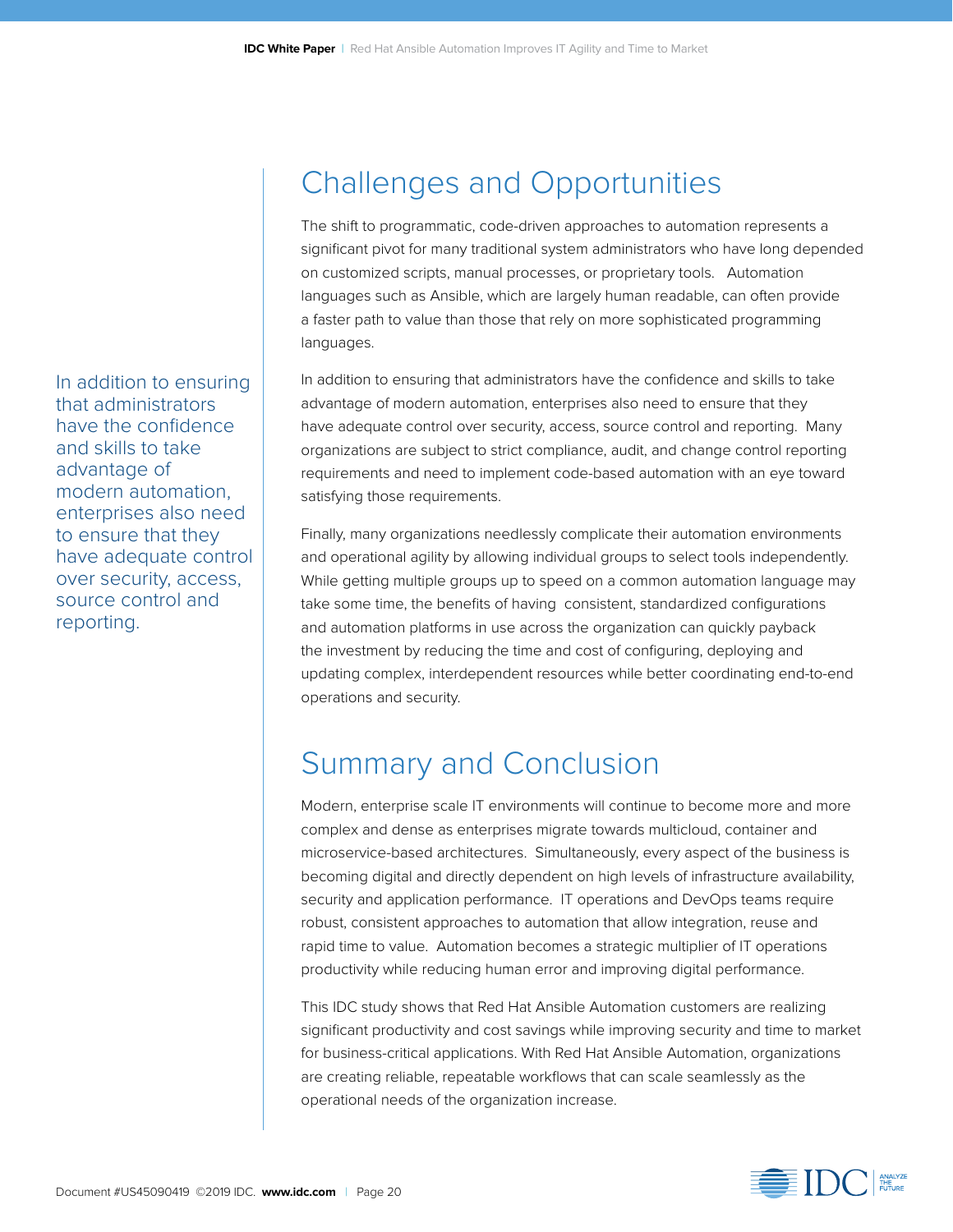## Appendix - Methodology

IDC's standard ROI methodology was utilized for this project. This methodology is based on gathering data from current users of Red Hat Ansible Automation specifically selected for their active use of supported Red Hat Ansible Tower as the foundation for the model. Based on interviews with organizations using Red Hat Ansible Automation, IDC performed a three-step process to calculate the ROI and payback period:

- **» Gathered quantitative benefit information during the interviews using a before-and-after assessment of the impact of Red Hat Ansible Automation.** In this study, the benefits included staff time savings and productivity benefits, and operational cost reductions.
- **» Created a complete investment (five-year total cost analysis) profile based on the interviews.** Investments go beyond the initial and annual costs of using Red Hat Ansible Automation and can include additional costs related to migrations, planning, consulting, and staff or user training.
- **» Calculated the ROI and payback period.** IDC conducted a depreciated cash flow analysis of the benefits and investments for the organizations' use of Red Hat Ansible Automation reports over a five-year period. ROI is the ratio of the net present value (NPV) and the discounted investment. The payback period is the point at which cumulative benefits equal the initial investment.

IDC bases the payback period and ROI calculations on a number of assumptions, which are summarized as follows:

- **»** Time values are multiplied by burdened salary (salary + 28% for benefits and overhead) to quantify efficiency and manager productivity savings. For purposes of this analysis, based on the geographic locations of the interviewed organizations, IDC has used assumptions of an average fully-loaded \$100,000 per year salary for IT staff members, and an average fully-loaded salary of \$70,000 for non-IT staff members. IDC assumes that employees work 1,880 hours per year (47 weeks x 40 hours).
- **»** The net present value of the five-year savings is calculated by subtracting the amount that would have been realized by investing the original sum in an instrument yielding a 12% return to allow for the missed opportunity cost. This accounts for both the assumed cost of money and the assumed rate of return.